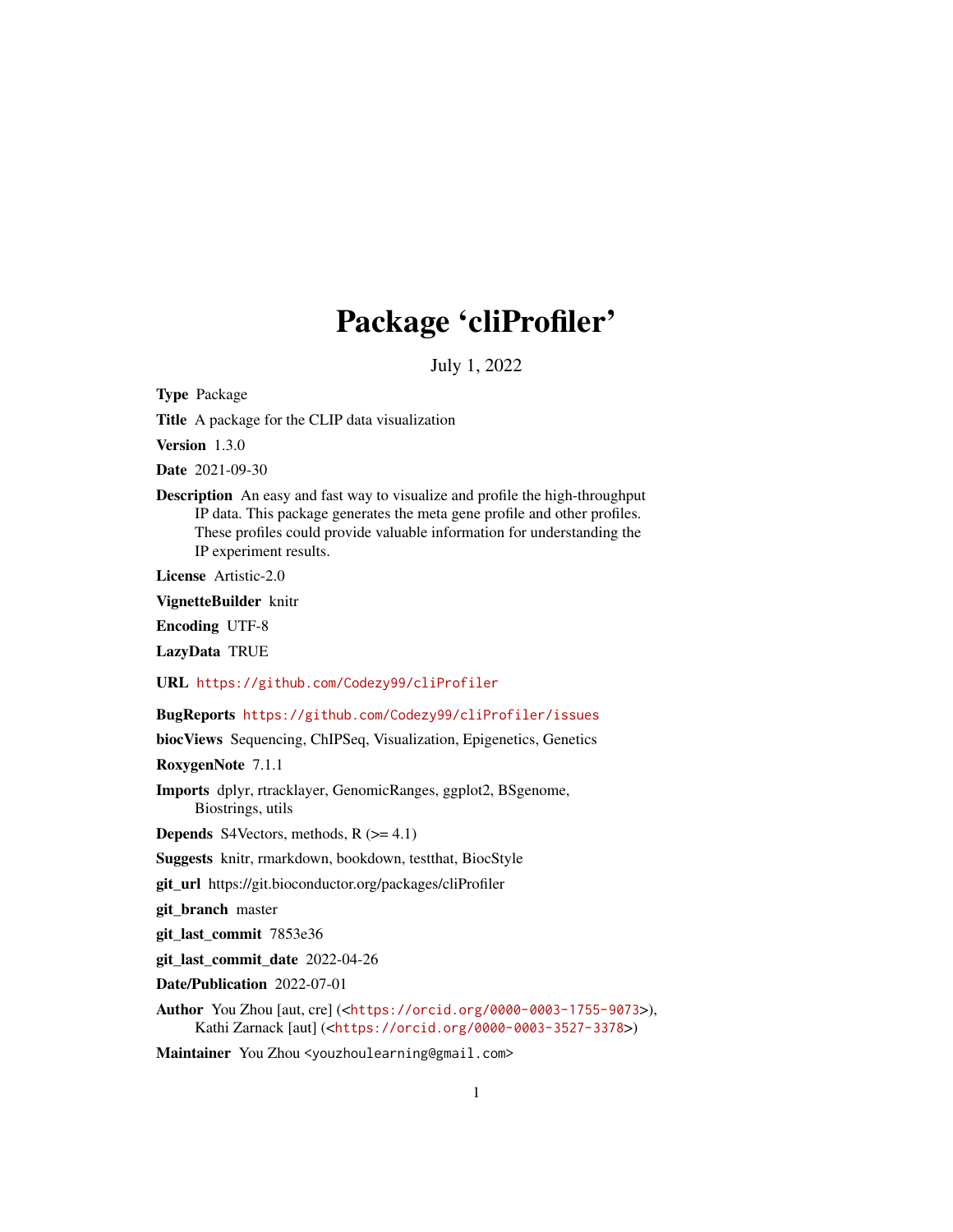# <span id="page-1-0"></span>R topics documented:

| Index | $\overline{13}$ |
|-------|-----------------|
|       |                 |
|       |                 |
|       |                 |
|       |                 |
|       |                 |
|       |                 |
|       |                 |

exonProfile *exonProfile for the GRanges objects*

### Description

An function to check the position of peaks in the exonic region.

### Usage

```
exonProfile(
    object,
    annotation,
    title = "Exon Profile",
    group = NA,exlevel = NA,
    extranscript_support_level = NA,
    maxLength = NA,
    minLength = NA,
    nomap = FALSE
\mathcal{L}
```

| object     | A GRanges object which should contains all the peaks that you want to check                                                                                                                                                                                                                                                                         |
|------------|-----------------------------------------------------------------------------------------------------------------------------------------------------------------------------------------------------------------------------------------------------------------------------------------------------------------------------------------------------|
| annotation | A path way to the annotation file. The format of the annotation file should be<br>gff3 and downloaded from https://www.gencodegenes.org/                                                                                                                                                                                                            |
| title      | The main title for the output meta gene profile plot.                                                                                                                                                                                                                                                                                               |
| group      | The column name which contains the information of grouping for making the<br>comparison plot. NA means all the peaks belongs to the same catagory.                                                                                                                                                                                                  |
| exlevel    | A parameter for the annotation filtering. exlevel represents the level that you<br>would like to exclude. NA means no level filtering for the annotation file. The<br>level from the annotations refers to how reliable this annotation is. For more in-<br>formation about level please check https://www.gencodegenes.org/pages/data_format.html. |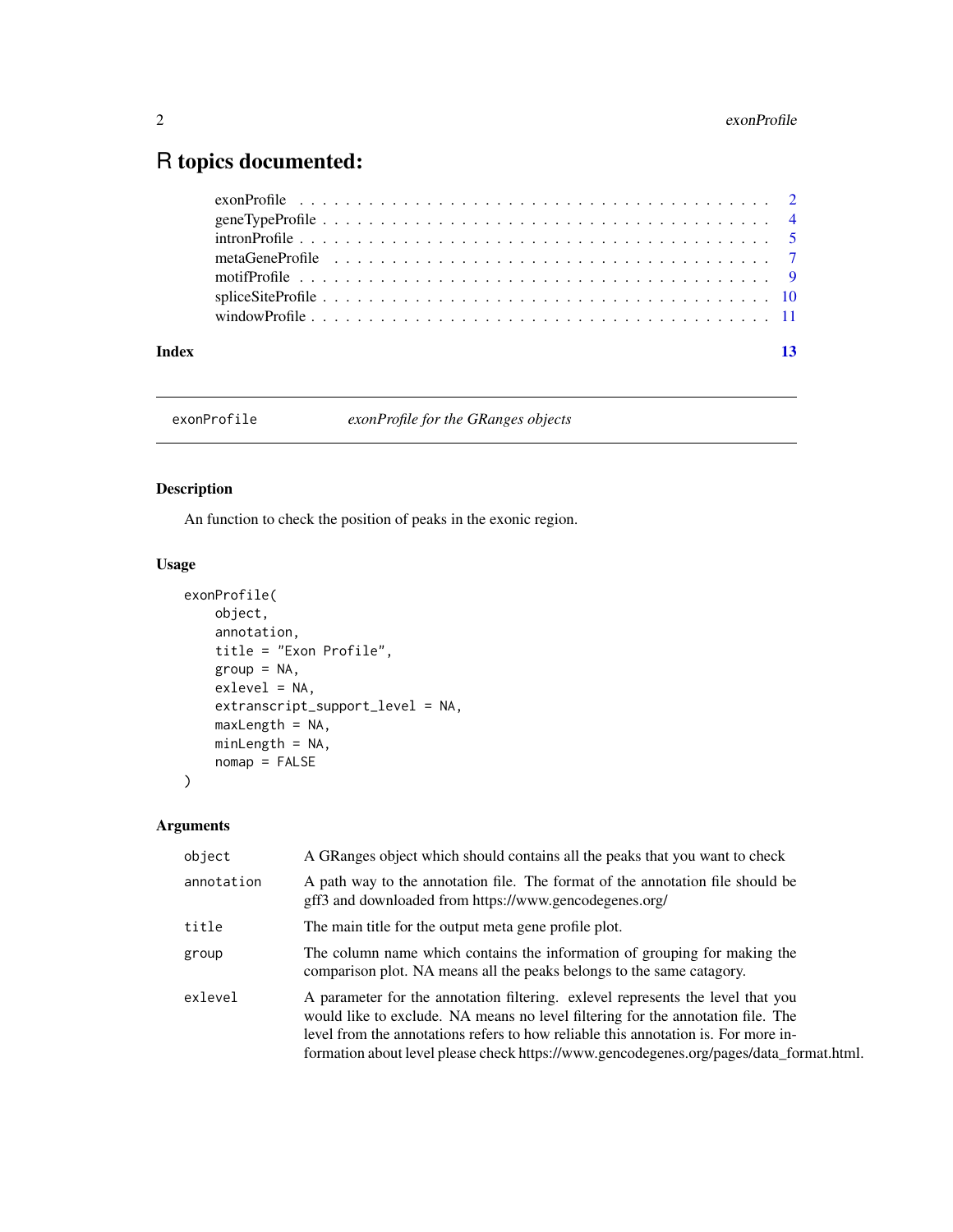#### exonProfile 3

#### extranscript\_support\_level

|           | A parameter for the annotation filtering. extranscript_support_level represents                                                                                          |
|-----------|--------------------------------------------------------------------------------------------------------------------------------------------------------------------------|
|           | the transcript_support_level that you would like to exclude (e.g. 4 and 5). NA                                                                                           |
|           | means no transcript_support_level filtering for the annotation file. Transcripts                                                                                         |
|           | are scored according to how well mRNA and EST alignments match over its full                                                                                             |
|           | length. Here the number 6 means the transcript_support_level NA. For more in-<br>formation about level please check https://www.gencodegenes.org/pages/data_format.html. |
| maxLength | A numeric value which indicate the maximum value of exon length for the anno-<br>tation filtering. Or a NA which will turn off the max length annotation filtering.      |
| minLength | A numeric value which indicate the minimum value of exon length for the anno-<br>tation filtering. Or a NA which will turn off the min length annotation filtering.      |
| nomap     | A logical vector (TRUE or FALSE). It indicates whether you would like to ex-<br>clude peaks that cannot assign to annotations in the plot.                               |

#### Details

Here is an explanation of output meta data in the list 1:

center: The center position of each peaks. This center position is used for calculating the position of peaks within the genomic regions.

- exon\_S and exon\_E: The location of 5' and 3' splice sites (SS) of the exon.
- exon\_length: The length of the exon that peak assigned.
- exon\_transcript\_id: The transcript ID for the exon
- exon\_map: The relative position of each peak. This value close to 0 means this peak located close to the 3' SS. The position value close to one means the peak close to the 5' SS. Value 3 means this peaks can not map to any annotation.

#### Value

A list object, the list 1 contains the information of the assignment of the peaks and their position value within the exon. The value close to 1 means the peak close to the 5' splice site. The list 2 includes the plot of exonProfile.

#### Author(s)

You Zhou, Kathi Zarnack

```
## Load the test data and get the path to the test gff3 file
testpath <- system.file("extdata", package = "cliProfiler")
test <- readRDS(file.path(testpath, "test.rds"))
test_gff3 <- file.path(testpath, "annotation_test.gff3")
```

```
output <- exonProfile(test, test_gff3)
```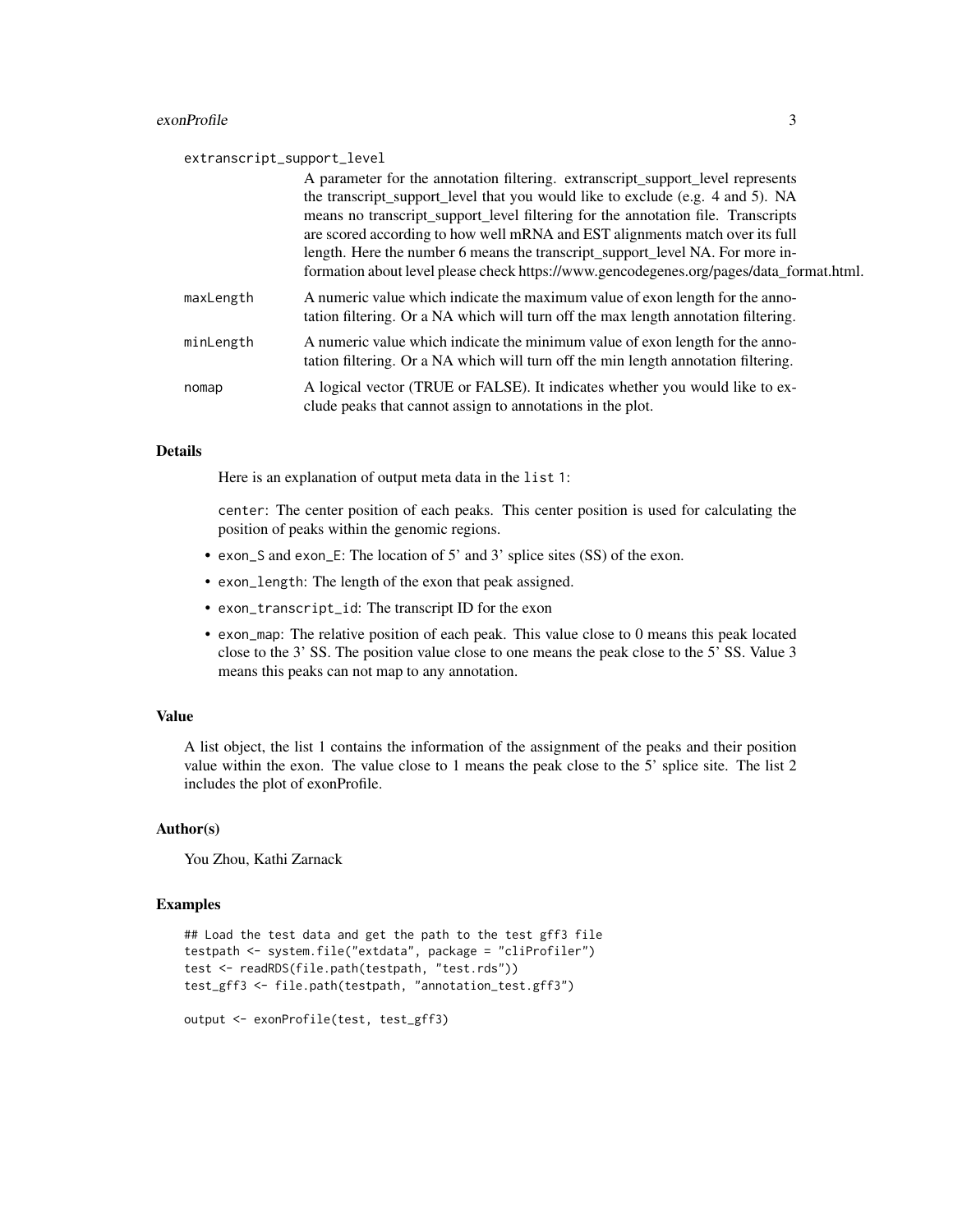<span id="page-3-0"></span>

#### Description

An function to check the gene type belonging for the peaks.

#### Usage

```
geneTypeProfile(
    object,
    annotation,
    title = "Gene Type Profile",
    exlevel = NA,
    extranscript_support_level = NA
)
```
#### Arguments

| object                     | A GRanges object which should contains all the peaks that you want to check                                                                                                                                                                                                                                                                                                                                            |  |
|----------------------------|------------------------------------------------------------------------------------------------------------------------------------------------------------------------------------------------------------------------------------------------------------------------------------------------------------------------------------------------------------------------------------------------------------------------|--|
| annotation                 | A path way to the annotation file. The format of the annotation file should be<br>gff3 and downloaded from https://www.gencodegenes.org/                                                                                                                                                                                                                                                                               |  |
| title                      | The main title for the output meta gene profile plot.                                                                                                                                                                                                                                                                                                                                                                  |  |
| exlevel                    | A parameter for the annotation filtering, exlevel represents the level that you<br>would like to exclude. NA means no level filtering for the annotation file. The<br>level from the annotations refers to how reliable this annotation is. For more in-<br>formation about level please check https://www.gencodegenes.org/pages/data_format.html.                                                                    |  |
| extranscript_support_level |                                                                                                                                                                                                                                                                                                                                                                                                                        |  |
|                            | A parameter for the annotation filtering. extranscript_support_level represents<br>the transcript_support_level that you would like to exclude (e.g. 4 and 5). NA<br>means no transcript_support_level filtering for the annotation file. Transcripts<br>are scored according to how well mRNA and EST alignments match over its full<br>length. Here the number 6 means the transcript_support_level NA. For more in- |  |

formation about level please check https://www.gencodegenes.org/pages/data\_format.html.

## Details

Here is an explanation of output meta data in the list 1:

center: The center position of each peaks. This center position is used for calculating the position of peaks within the genomic regions.

- geneType: The gene type of the gene that input peak belongs to.
- Gene\_ID: The gene ID of the gene that input peak belongs to.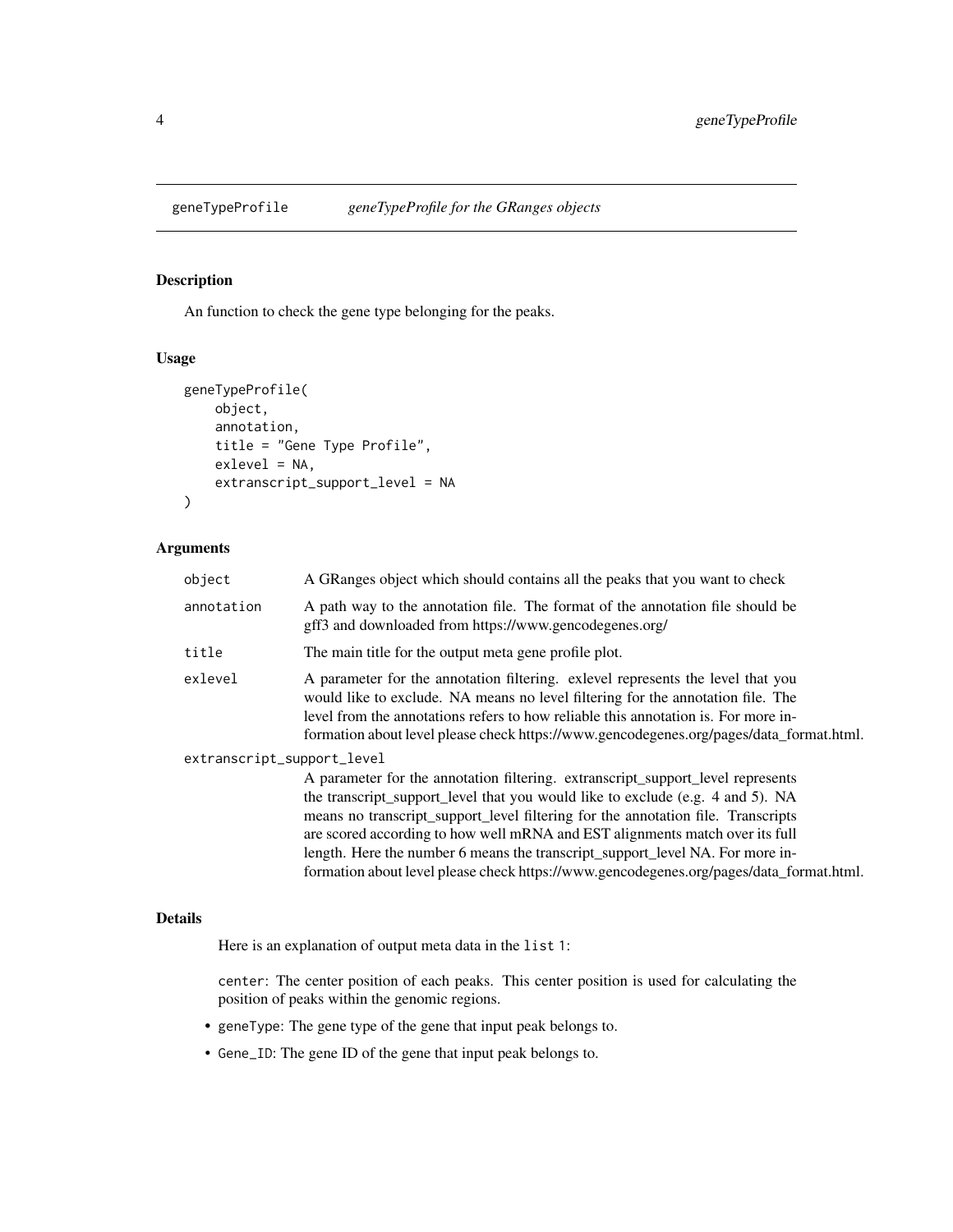#### <span id="page-4-0"></span>intronProfile 5

#### Value

A list object, the list 1 contains the information of the assignment of the peaks and the gene type of their located genes. The list 2 includes the plot of geneTypeProfile

#### Author(s)

You Zhou, Kathi Zarnack

#### Examples

```
## Load the test data and get the path to the test gff3 file
testpath <- system.file("extdata", package = "cliProfiler")
test <- readRDS(file.path(testpath, "test.rds"))
test_gff3 <- file.path(testpath, "annotation_test.gff3")
```

```
output <- geneTypeProfile(test, test_gff3)
```
intronProfile *intronProfile for the GRanges objects*

#### Description

An function to check the position of peaks in the intronic region.

#### Usage

```
intronProfile(
   object,
    annotation,
    title = "Intron Profile",
    group = NA,exlevel = NA,
    extranscript_support_level = NA,
   maxLength = NA,
   minLength = NA,
   nomap = FALSE
```

```
)
```

| object     | A GRanges object which should contains all the peaks that you want to check                                                                        |
|------------|----------------------------------------------------------------------------------------------------------------------------------------------------|
| annotation | A path way to the annotation file. The format of the annotation file should be<br>gff3 and downloaded from https://www.gencodegenes.org/           |
| title      | The main title for the output meta gene profile plot.                                                                                              |
| group      | The column name which contains the information of grouping for making the<br>comparison plot. NA means all the peaks belongs to the same catagory. |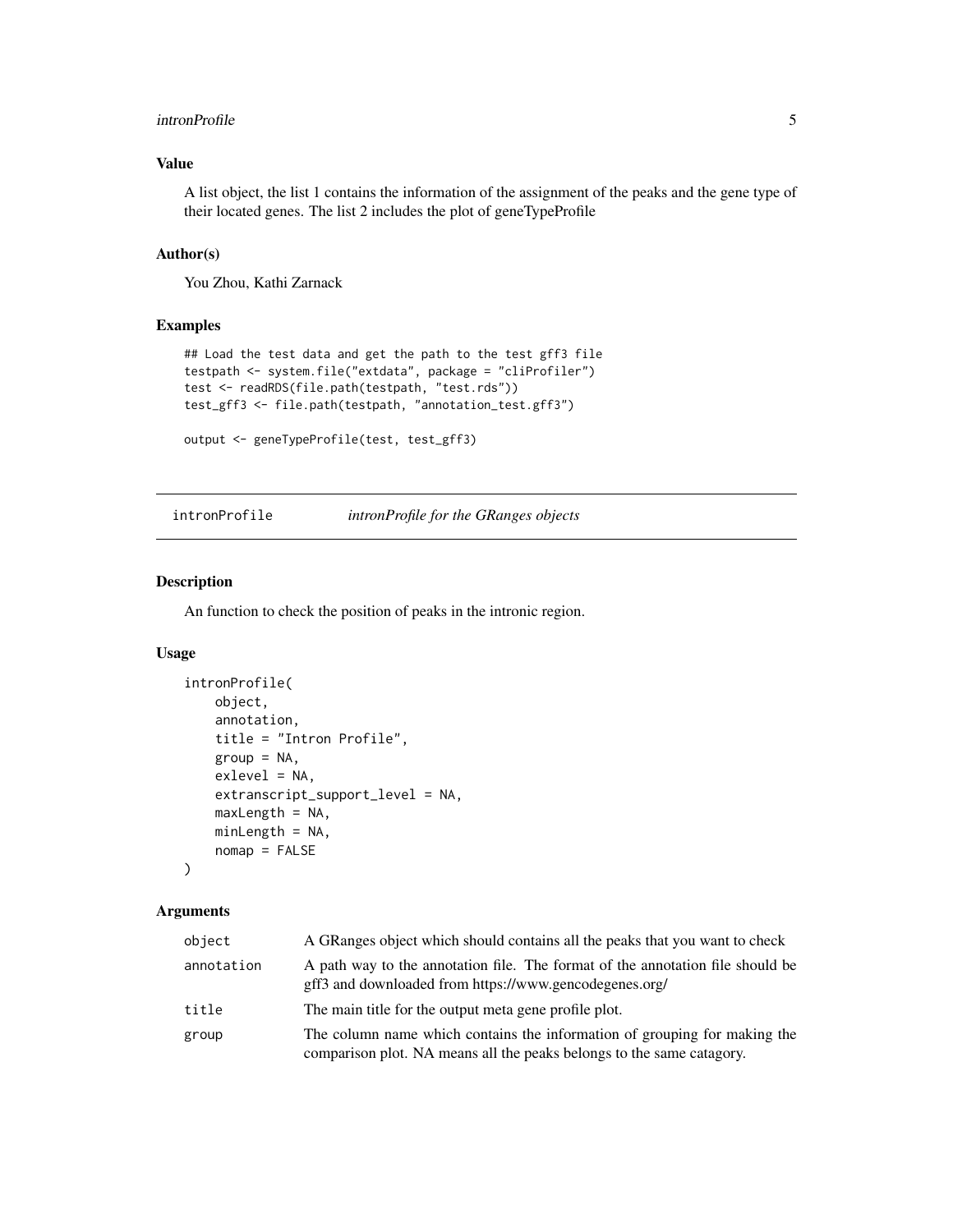| exlevel                    | A parameter for the annotation filtering. exlevel represents the level that you<br>would like to exclude. NA means no level filtering for the annotation file. The<br>level from the annotations refers to how reliable this annotation is. For more in-<br>formation about level please check https://www.gencodegenes.org/pages/data_format.html. |
|----------------------------|-----------------------------------------------------------------------------------------------------------------------------------------------------------------------------------------------------------------------------------------------------------------------------------------------------------------------------------------------------|
| extranscript_support_level |                                                                                                                                                                                                                                                                                                                                                     |
|                            | A parameter for the annotation filtering. extranscript_support_level represents                                                                                                                                                                                                                                                                     |
|                            | the transcript_support_level that you would like to exclude (e.g. 4 and 5). NA                                                                                                                                                                                                                                                                      |
|                            | means no transcript_support_level filtering for the annotation file. Transcripts                                                                                                                                                                                                                                                                    |
|                            | are scored according to how well mRNA and EST alignments match over its full                                                                                                                                                                                                                                                                        |
|                            | length. Here the number 6 means the transcript_support_level NA. For more in-                                                                                                                                                                                                                                                                       |
|                            | formation about level please check https://www.gencodegenes.org/pages/data_format.html.                                                                                                                                                                                                                                                             |
| maxLength                  | A numeric value which indicate the maximum value of exon length for the anno-<br>tation filtering. Or a NA which will turn off the max length annotation filtering.                                                                                                                                                                                 |
| minLength                  | A numeric value which indicate the minimum value of exon length for the anno-<br>tation filtering. Or a NA which will turn off the min length annotation filtering.                                                                                                                                                                                 |
| nomap                      | A logical vector (TRUE or FALSE). It indicates whether you would like to ex-<br>clude peaks that cannot assign to annotations in the plot.                                                                                                                                                                                                          |

#### Details

Here is an explanation of output meta data in the list 1:

center: The center position of each peaks. This center position is used for calculating the position of peaks within the genomic regions.

- Intron\_S and Intron\_E: The location of 5' and 3' splice sites (SS) of the intron.
- Intron\_length: The length of the intron that peak assigned.
- Intron\_transcript\_id: The transcript ID for the intron.
- Intron\_map: The relative position of each peak. This value close to 0 means this peak located close to the 5' SS. The position value close to one means the peak close to the 3' SS. Value 3 means this peaks can not map to any annotation.

#### Value

A list object, the list 1 contains the information of the assignment of the peaks and their position value within the intron. The value close to 1 means the peak close to the 3' splice site. The list 2 includes the plot of intronProfile.

#### Author(s)

You Zhou, Kathi Zarnack

#### Examples

```
## Load the test data and get the path to the test gff3 file
testpath <- system.file("extdata", package = "cliProfiler")
test <- readRDS(file.path(testpath, "test.rds"))
test_gff3 <- file.path(testpath, "annotation_test.gff3")
```
output <- intronProfile(test, test\_gff3)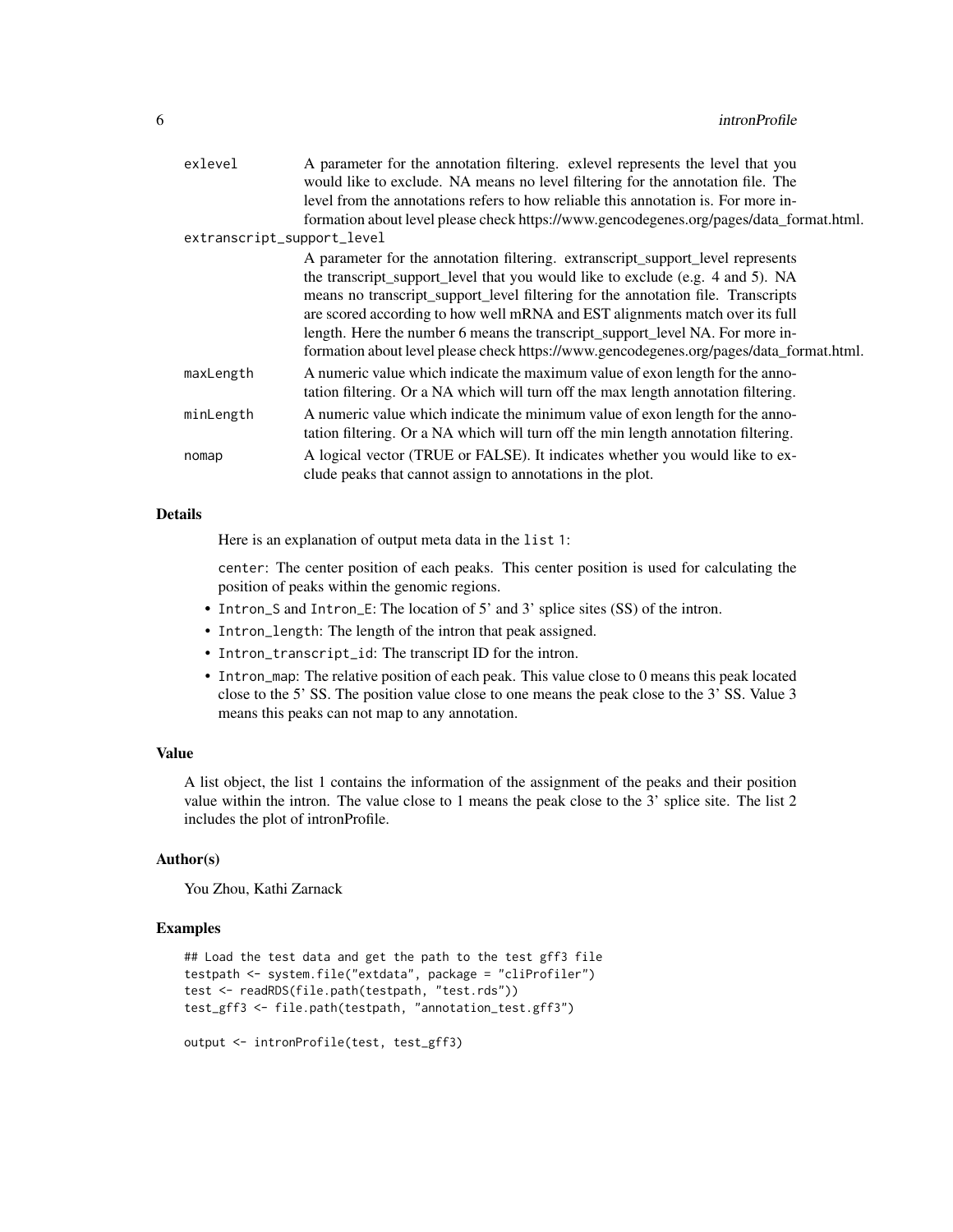<span id="page-6-0"></span>metaGeneProfile *metaGeneProfile for the GRanges objects*

#### Description

An function for calculating the genomic position and generate the meta gene profile plot of the input peaks.

#### Usage

```
metaGeneProfile(
   object,
   annotation,
   include_intron = FALSE,
   title = "Meta Gene Profile",
   group = NA,split = FALSE,
   exlevel = NA,
   extranscript_support_level = NA,
   adjust = 1,
   nomap = FALSE
)
```

| object                     | A GRanges object which should contains all the peaks that you want to check                                                                                                                                                                                                                                                                         |
|----------------------------|-----------------------------------------------------------------------------------------------------------------------------------------------------------------------------------------------------------------------------------------------------------------------------------------------------------------------------------------------------|
| annotation                 | A path way to the annotation file. The format of the annotation file should be<br>gff3 and downloaded from https://www.gencodegenes.org/                                                                                                                                                                                                            |
|                            | include_intron A logical vector TRUE or FALSE that define whether the intronic region should<br>be included in the position calculation or not.                                                                                                                                                                                                     |
| title                      | The main title for the output meta gene profile plot.                                                                                                                                                                                                                                                                                               |
| group                      | The column name which contains the information of grouping for making the<br>comparison plot. NA means all the peaks belongs to the same catagory.                                                                                                                                                                                                  |
| split                      | A logical vector which indicates whether the plot should show the density curve<br>for 3'UTR, CDS 5'UTR, respectively.                                                                                                                                                                                                                              |
| exlevel                    | A parameter for the annotation filtering. exlevel represents the level that you<br>would like to exclude. NA means no level filtering for the annotation file. The<br>level from the annotations refers to how reliable this annotation is. For more in-<br>formation about level please check https://www.gencodegenes.org/pages/data_format.html. |
| extranscript_support_level |                                                                                                                                                                                                                                                                                                                                                     |
|                            | A parameter for the annotation filtering. extranscript_support_level represents<br>the transcript_support_level that you would like to exclude (e.g. 4 and 5). NA<br>means no transcript_support_level filtering for the annotation file. Transcripts                                                                                               |
|                            | are scored according to how well mRNA and EST alignments match over its full                                                                                                                                                                                                                                                                        |
|                            | length. Here the number 6 means the transcript_support_level NA. For more in-                                                                                                                                                                                                                                                                       |
|                            | formation about level please check https://www.gencodegenes.org/pages/data_format.html.                                                                                                                                                                                                                                                             |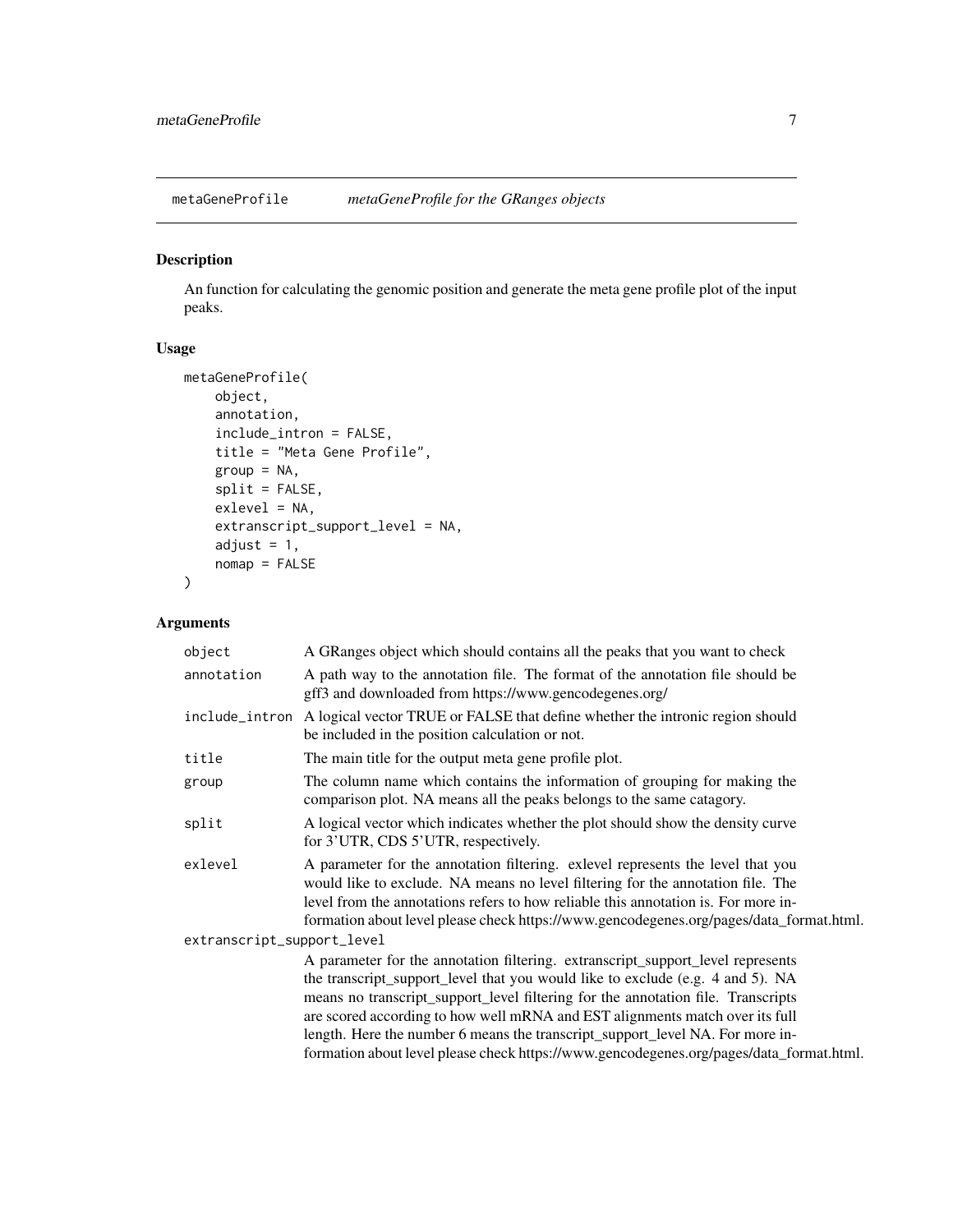| adjust | A parameter inherit from ggplot2. A multiplicate bandwidth adjustment. This                                              |
|--------|--------------------------------------------------------------------------------------------------------------------------|
|        | makes it possible to adjust the bandwidth while still using the a bandwidth esti-                                        |
|        | mator. For example, adjust $= 1/2$ means use half of the default bandwidth.                                              |
| nomap  | A logical vector. It indicates whether you would like to exclude peaks that<br>cannot assign to annotations in the plot. |

#### Details

Here is an explanation of output meta data in the list 1:

center: The center position of each peaks. This center position is used for calculating the position of peaks within the genomic regions.

- location: Which genomic region this peak belongs to.
- Gene ID: Which gene this peak belongs to.
- Position: The relative position of each peak. This value close to 0 means this peak located close to the 5' end of the genomic feature. The position value close to one means the peak close to the 3' end of the genomic feature. Value 5 means this peaks can not map to any annotation.

#### Value

A list object, the list 1 contains the information of the assignment of the peaks and their position value. The position value between 0 to 1 means it located at the 5' UTR, the value close to the 1 means the position of this peak close to the 3' end of the 5' UTR. Peaks located at CDS would have a number between 1 and 2. Postion value between 2 to 3 means this peak assigned to the 3' UTR. For the peaks which can not be assignment to any annotations, they have the value 5. The list 2 includes the plot of meta gene profile.

#### Author(s)

You Zhou, Kathi Zarnack

```
## Load the test data and get the path to the test gff3 file
testpath <- system.file("extdata", package = "cliProfiler")
test <- readRDS(file.path(testpath, "test.rds"))
test_gff3 <- file.path(testpath, "annotation_test.gff3")
output <- metaGeneProfile(
   object = test, annotation = test_gff3,
    include_intron = FALSE
)
```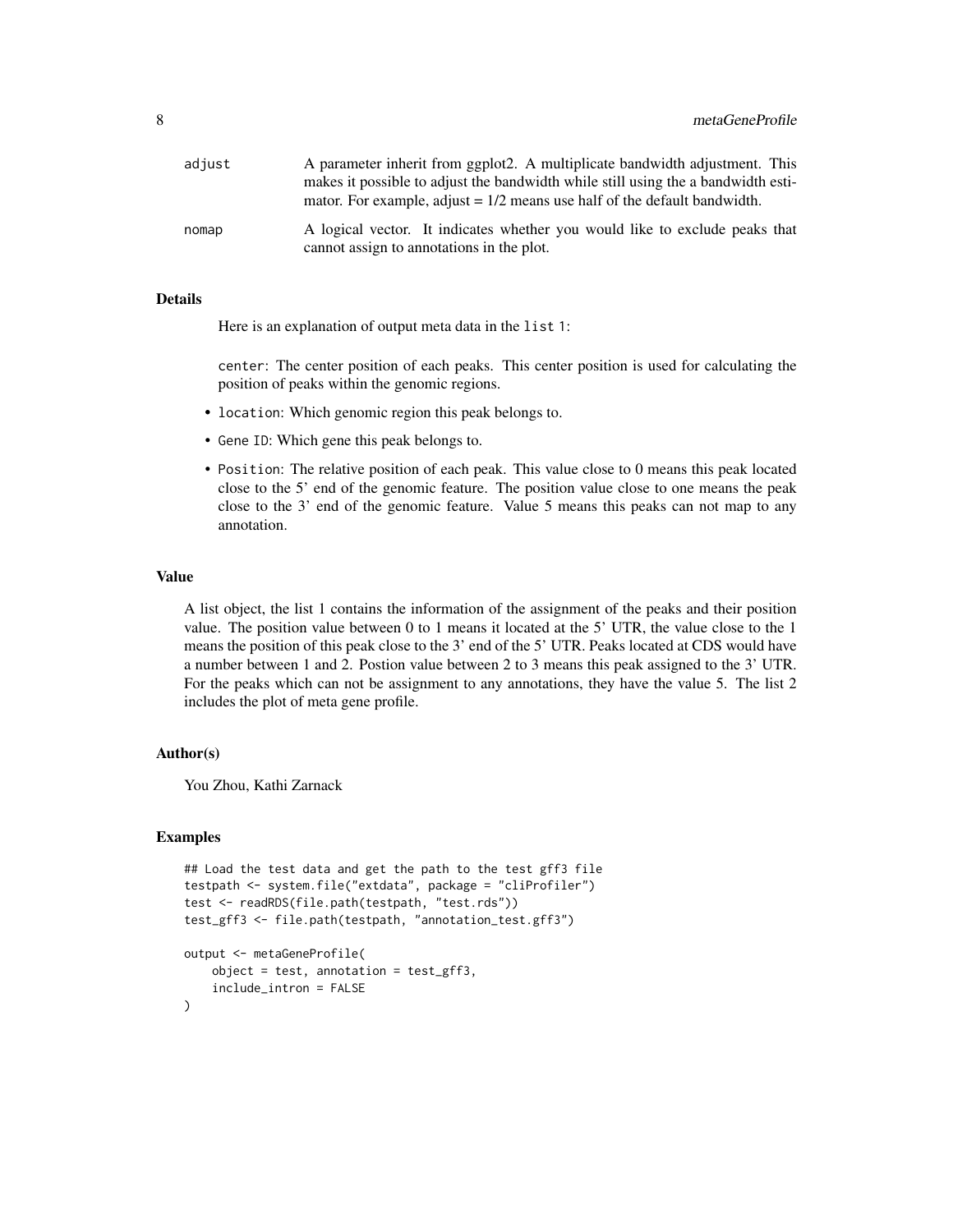<span id="page-8-0"></span>

#### Description

An function to plot the frequency or fraction of the interested motif around the center of input peaks.

#### Usage

```
motifProfile(
    object,
    motif = NA,
    genome = NA,
    fraction = TRUE,
    title = "Motif Profile",
    flanking = 10)
```
#### Arguments

| object   | A GRanges object which should contains all the peaks that you want to check                                                                                       |
|----------|-------------------------------------------------------------------------------------------------------------------------------------------------------------------|
| motif    | A character string which use the IUPAC nucleotide code, e.g. DRACH, TTAGGG.                                                                                       |
| genome   | The name of the full genome sequences package in the Bioconductor, e.g. "BSgenome.Mmusculus.UCSC,<br>You should install the package before running this function. |
| fraction | A logical vector (TRUE or FALSE) that the result should be presented in fraction<br>or number.                                                                    |
| title    | The main title for the output meta gene profile plot.                                                                                                             |
| flanking | The size of the flanking windows that you would like to check. Flanking=5 will<br>give you the result of the 10+1nt windows around the center of peaks.           |

### Value

A list object, the list 1 contains the information of the frequency of specified motif around the center of peaks. The list 2 includes the plot of motifProfile.

#### Author(s)

You Zhou, Kathi Zarnack

```
## Load the test data and get the path to the test gff3 file
testpath <- system.file("extdata", package = "cliProfiler")
test <- readRDS(file.path(testpath, "test.rds"))
test_gff3 <- file.path(testpath, "annotation_test.gff3")
```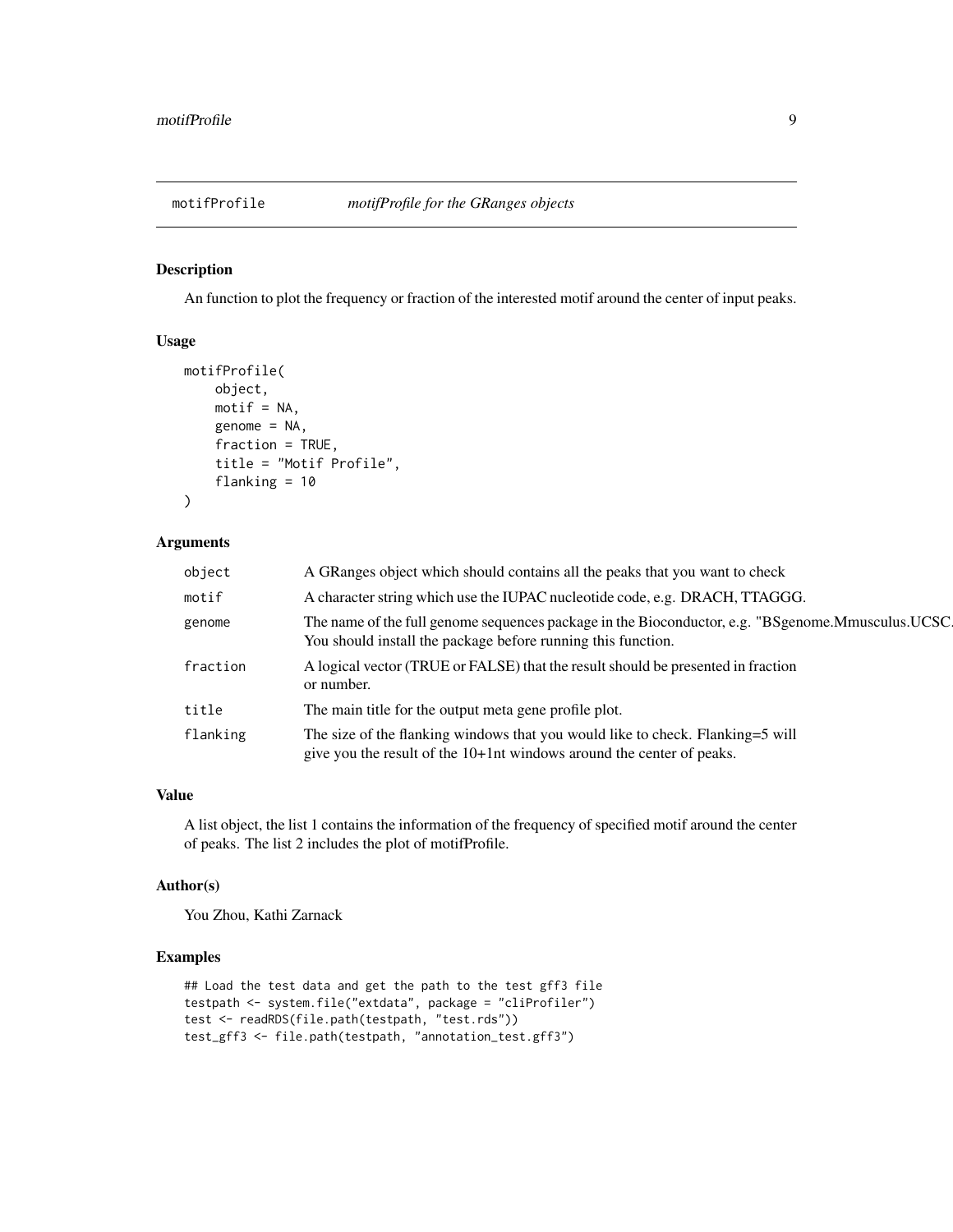```
## Please make sure that the correct BSgenome package have installed before
## running motifProfile. For example,library("BSgenome.Mmusculus.UCSC.mm10")
## would be required for the mouse data.
output <- motifProfile(test,
    motif = "DRACH",
    genome = "BSgenome.Mmusculus.UCSC.mm10",
    flanking = 20
\mathcal{L}
```
spliceSiteProfile *spliceSiteProfile for the GRanges objects*

#### Description

An function to check the enrichment of peaks around the splice sites in a absolute distance.

#### Usage

```
spliceSiteProfile(
   object,
    annotation,
    title = "Splice Site Profile",
    exlevel = NA,
    extranscript_support_level = NA,
    exon_length_filtering = TRUE,
    intron_length_filtering = TRUE,
    flanking = 150,
   bin = 30)
```

| object                     | A GRanges object which should contains all the peaks that you want to check                                                                                                                                                                                                                                                                                                                                                                                                                                       |
|----------------------------|-------------------------------------------------------------------------------------------------------------------------------------------------------------------------------------------------------------------------------------------------------------------------------------------------------------------------------------------------------------------------------------------------------------------------------------------------------------------------------------------------------------------|
| annotation                 | A path way to the annotation file. The format of the annotation file should be<br>gff3 and downloaded from https://www.gencodegenes.org/                                                                                                                                                                                                                                                                                                                                                                          |
| title                      | The main title for the output meta gene profile plot.                                                                                                                                                                                                                                                                                                                                                                                                                                                             |
| exlevel                    | A parameter for the annotation filtering, exlevel represents the level that you<br>would like to exclude. NA means no level filtering for the annotation file. The<br>level from the annotations refers to how reliable this annotation is. For more in-<br>formation about level please check https://www.gencodegenes.org/pages/data_format.html.                                                                                                                                                               |
| extranscript_support_level |                                                                                                                                                                                                                                                                                                                                                                                                                                                                                                                   |
|                            | A parameter for the annotation filtering. extranscript_support_level represents<br>the transcript_support_level that you would like to exclude (e.g. 4 and 5). NA<br>means no transcript_support_level filtering for the annotation file. Transcripts<br>are scored according to how well mRNA and EST alignments match over its full<br>length. Here the number 6 means the transcript_support_level NA. For more in-<br>formation about level please check https://www.gencodegenes.org/pages/data_format.html. |

<span id="page-9-0"></span>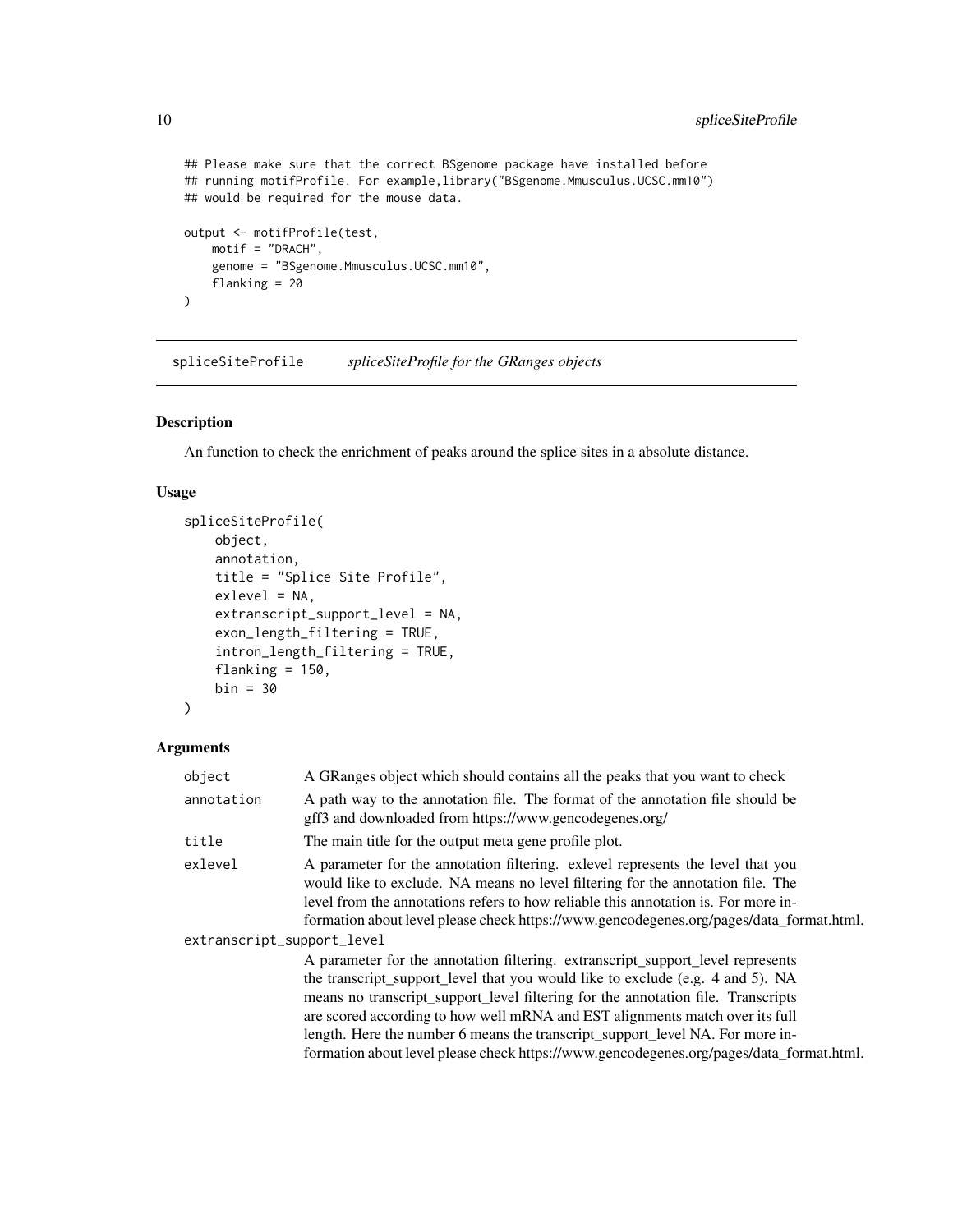#### <span id="page-10-0"></span>windowProfile 21 and 200 and 200 and 200 and 200 and 200 and 200 and 200 and 200 and 200 and 200 and 200 and 200 and 200 and 200 and 200 and 200 and 200 and 200 and 200 and 200 and 200 and 200 and 200 and 200 and 200 and 2

| exon_length_filtering   |                                                                                                                                                                                                                                    |
|-------------------------|------------------------------------------------------------------------------------------------------------------------------------------------------------------------------------------------------------------------------------|
|                         | The exon length filtering should be a logical value which indicated whether<br>user would like to exclude the exons that have a length less than flanking value.<br>Set this parameter to TRUE to turn on this filtering step.     |
| intron_length_filtering |                                                                                                                                                                                                                                    |
|                         | The intron_length_filtering should be a logical value which indicated whether<br>user would like to exclude the introns that have a length less than flanking value.<br>Set this parameter to TRUE to turn on this filtering step. |
| flanking                | The size of the flanking windows that you would like to check. Flanking=5 will<br>give you the result of the 10+1nt windows around the center of peaks.                                                                            |
| bin                     | A number that indicates how many bins would you like to use in the histogram.                                                                                                                                                      |

#### Value

A list object, the list 1 contains the information of the position of peaks around 5' or 3' splice sites. The list 2 includes the plot of spliceSiteProfile

#### Author(s)

You Zhou, Kathi Zarnack

#### Examples

```
## Load the test data and get the path to the test gff3 file
testpath <- system.file("extdata", package = "cliProfiler")
test <- readRDS(file.path(testpath, "test.rds"))
test_gff3 <- file.path(testpath, "annotation_test.gff3")
output <- spliceSiteProfile(test, test_gff3,
   flanking = 200, bin = 40)
```
windowProfile *windowProfile for the GRanges objects*

#### Description

An function to check the position of peaks within the given GRanges windows.

#### Usage

```
windowProfile(
   object,
   annotation,
   title = "Window Profile",
   group = NA,nomap = FALSE
)
```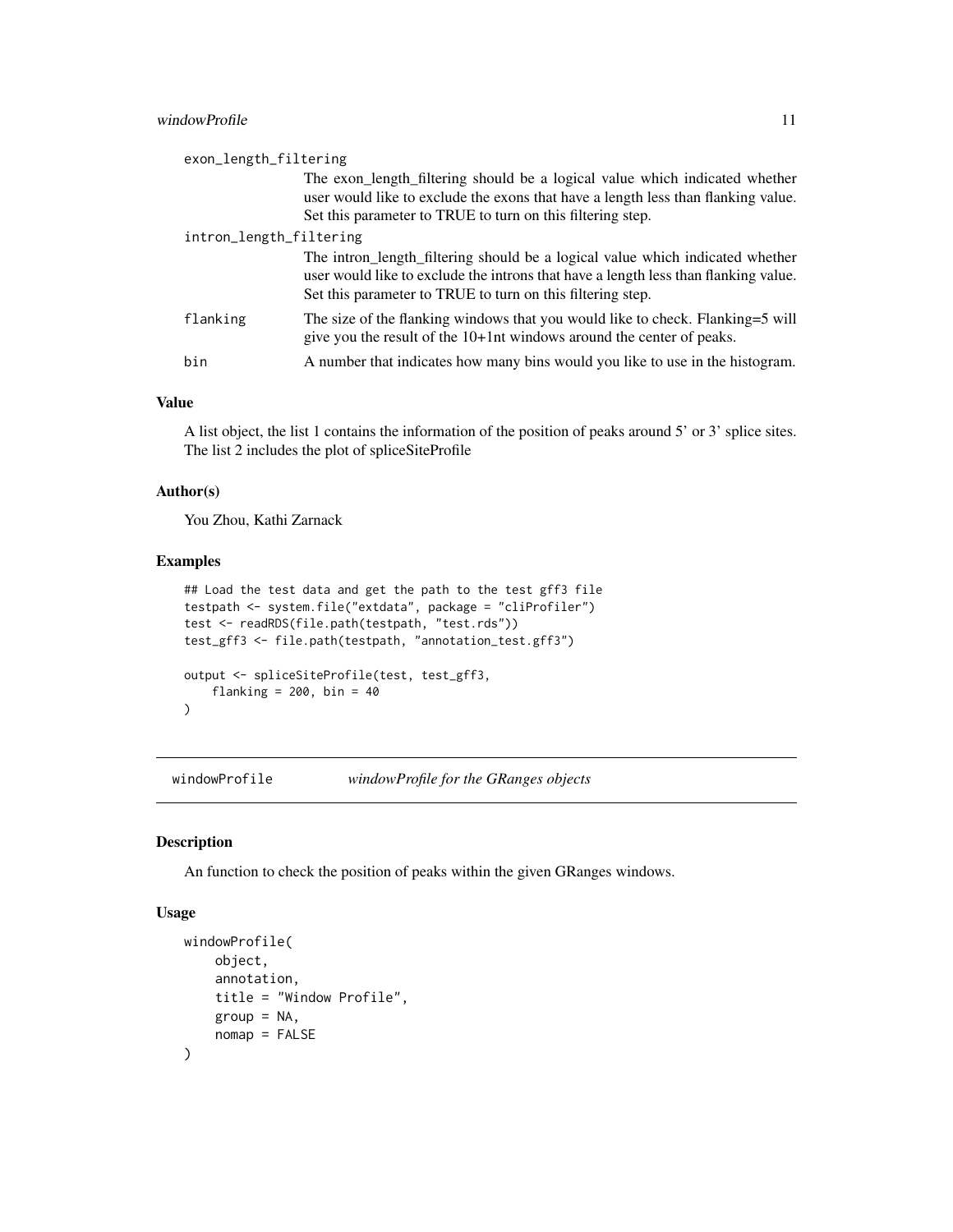#### Arguments

| object     | A GRanges object which contains all the peaks that you want to check                                                                               |
|------------|----------------------------------------------------------------------------------------------------------------------------------------------------|
| annotation | A GRanges object that includes the customised genomic region.                                                                                      |
| title      | The main title for the output meta gene profile plot.                                                                                              |
| group      | The column name which contains the information of grouping for making the<br>comparison plot. NA means all the peaks belongs to the same catagory. |
| nomap      | A logical vector (TRUE or FALSE). It indicates whether you would like to ex-<br>clude peaks that cannot assign to annotations in the plot.         |

#### Details

Here is an explanation of output meta data in the list 1:

center: The center position of each peaks. This center position is used for calculating the position of peaks within the genomic regions.

- window\_S and window\_E: The boundary of the annotation that peaks are assigned.
- window\_length: The length of the annotation feature that peak assigned.
- window\_map: The relative position of each peak. This value close to 0 means this peak located close to the 5' end of the annotation. The position value close to one means the peak close to the 3' end. Value 3 means this peaks can not map to any annotation.

#### Value

A list object, the list 1 contains the information of the assignment of the peaks and their position value within the given region. The value close to 1 means the peak close to the end of region in 3' end direction. The list 2 includes the ggplot of windowProfile.

#### Author(s)

You Zhou, Kathi Zarnack

```
## Load the test data and get the path to the test gff3 file
testpath <- system.file("extdata", package = "cliProfiler")
test <- readRDS(file.path(testpath, "test.rds"))
test_gff3 <- file.path(testpath, "annotation_test.gff3")
test_gff3 <- rtracklayer::import.gff3(test_gff3)
```

```
output <- windowProfile(test, test_gff3)
```